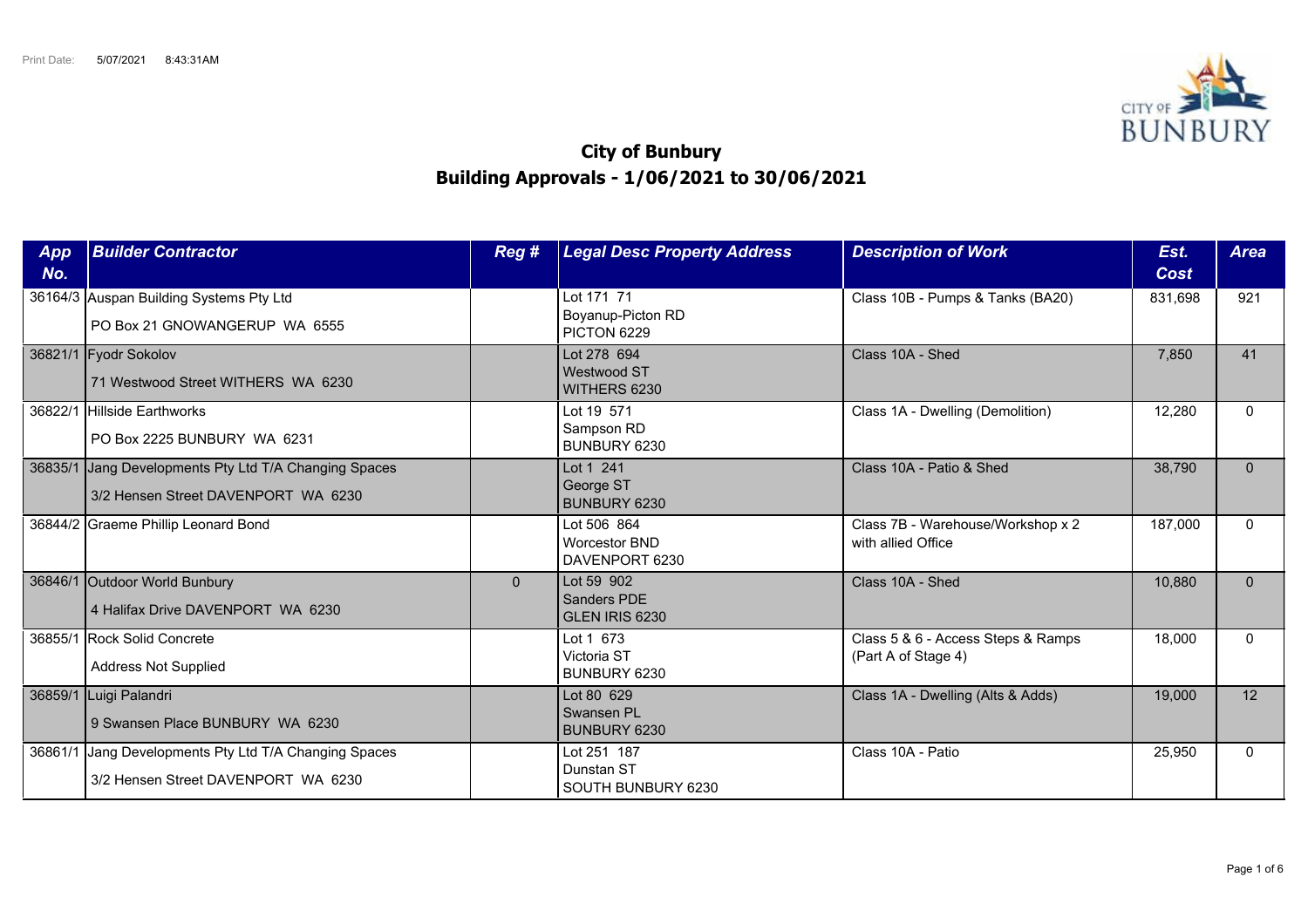| App<br>No. | <b>Builder Contractor</b>                                                                  | Reg #       | <b>Legal Desc Property Address</b>                          | <b>Description of Work</b>         | Est.<br><b>Cost</b> | <b>Area</b>  |
|------------|--------------------------------------------------------------------------------------------|-------------|-------------------------------------------------------------|------------------------------------|---------------------|--------------|
|            | 36864/1 All Areas Civil & Construction<br>45 Craigie Drive ROELANDS WA 6226                |             | Lot 13 324<br><b>Island Queen ST</b><br>WITHERS 6230        | Class 10B - Retaining Wall         | 10,000              | $\mathbf{0}$ |
|            | 36867/1 Outdoor World Bunbury<br>4 Halifax Drive DAVENPORT WA 6230                         | $\Omega$    | Lot 3 246<br>Gillman LA<br><b>USHER 6230</b>                | Class 10A - Shed                   | 12,450              | $\Omega$     |
|            | 36870/1 Option Engineering<br>1 Noonan Place GELORUP WA 6230                               |             | Lot 53 207<br>Evedon ST<br>SOUTH BUNBURY 6230               | Class 10B - Shed                   | 16,542              | $\Omega$     |
|            | 36882/1 Beyond Roofing<br>53 Holland Loop CROOKED BROOK WA 6236                            |             | Lot 79 157<br>Crowea ST<br>SOUTH BUNBURY 6230               | Class 1A - Dwelling (Roof Re-Clad) | 15,000              | $\Omega$     |
|            | 36885/1 TKL Contractors Pty Ltd<br>PO Box 6378 SOUTH BUNBURY WA 6230                       |             | Lot 493 599<br>Somerville DR<br><b>COLLEGE GROVE 6230</b>   | Class 10B - Swimming Pool          | 27,695              | $\Omega$     |
| 36886/1    | Outdoor World Bunbury<br>4 Halifax Drive DAVENPORT WA 6230                                 | $\mathbf 0$ | Lot 106 506<br>Perkins AV<br>EAST BUNBURY 6230              | Class 10A - Carport                | 9,890               | $\mathbf{0}$ |
|            | 36888/1 Nathan Douglas Baynes<br>51 Austral Parade EAST BUNBURY WA 6230                    |             | Lot 10 27<br><b>Austral PDE</b><br><b>EAST BUNBURY 6230</b> | Class 10A - Shed                   | 18,000              | $\mathbf{0}$ |
| 36892/1    | Iain Stanley Brotton                                                                       | 10885       | Lot 36 648<br><b>Timperley RD</b><br>SOUTH BUNBURY 6230     | Class 1A - Dwelling                | 224,660             | 185          |
|            | 36893/1 Xpress Patio, Sheds & Powdercoaters<br>2/64 Halifax Drive DAVENPORT WA 6230        |             | Lot 108 227<br>Forum WY<br>EAST BUNBURY 6230                | Class 10A - Shed                   | 7,350               | $\mathbf{0}$ |
| 36895/1    | Industry Maintenance Solutions<br>56 Strickland Street BUNBURY WA 6230                     | 7995        | Lot 3 667<br>Upper ESP<br>BUNBURY 6230                      | Class 10A - Patio                  | 14,927              | $\mathbf{0}$ |
|            | 36896/1 Ryan Andrew Beauclarke<br>3 Austin Street SOUTH BUNBURY WA 6230                    |             | Lot 30 26<br><b>Austin ST</b><br>SOUTH BUNBURY 6230         | Class 10A - Shed                   | 5,000               | 27           |
|            | 36899/1 Southern City Building Group<br>9 Richter Road DAVENPORT WA 6230                   |             | Lot 415 181<br>Drosera CRSS<br>GLEN IRIS 6230               | Class 10A - Shed                   | 7,152               | $\Omega$     |
|            | 36900/1 Renov8 and Crea8 - Paul Zoccaci<br>274 Dardanup West Road CROOKED BROOK WA<br>6236 |             | Lot 47 5<br>Adam RD<br>SOUTH BUNBURY 6230                   | Class 10B - Limestone Masonry Wall | 7,500               | $\mathbf{0}$ |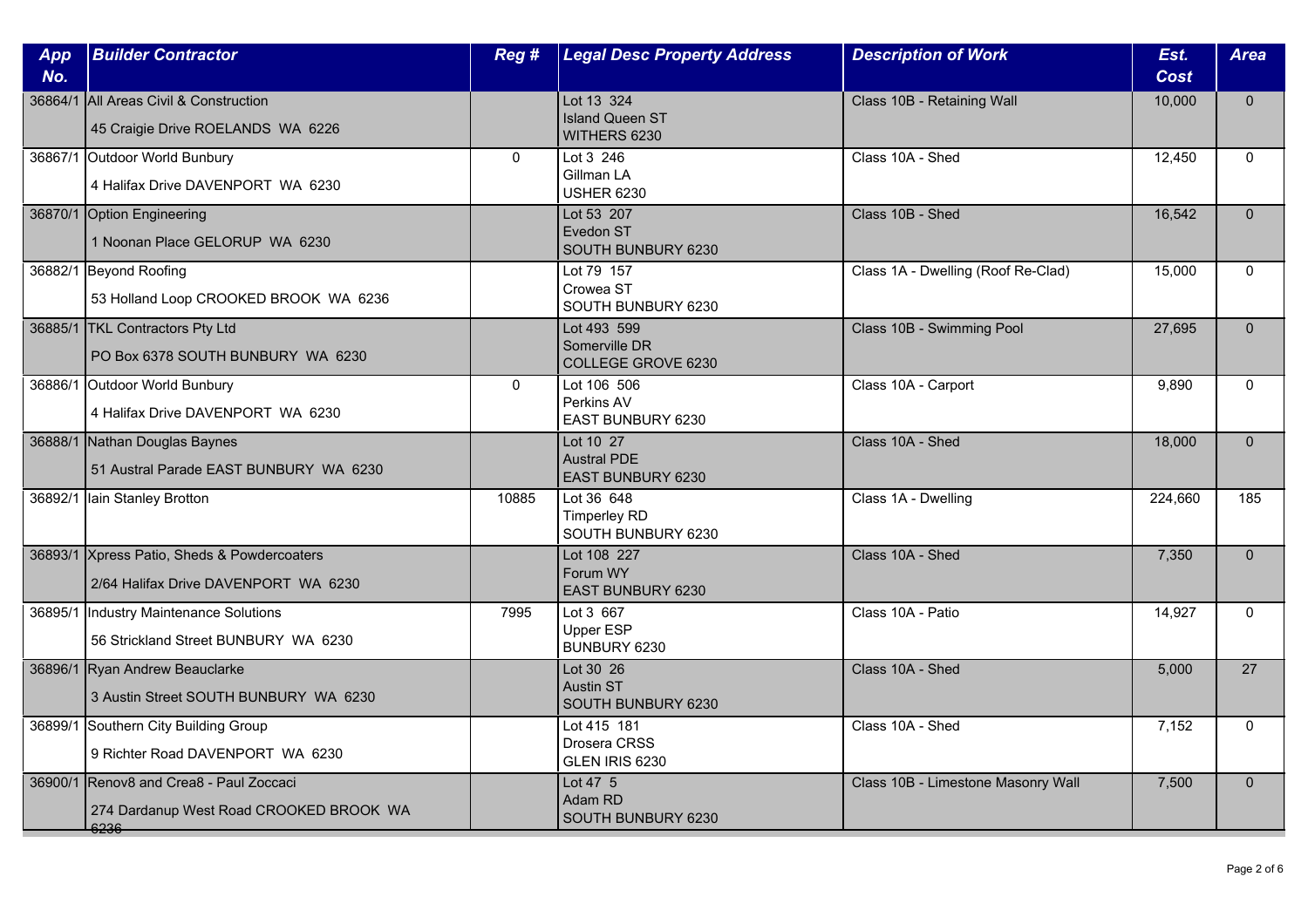| App<br>No. | <b>Builder Contractor</b>                                                                    | Reg #                | <b>Legal Desc Property Address</b>                    | <b>Description of Work</b>                                             | Est.<br><b>Cost</b> | <b>Area</b>  |
|------------|----------------------------------------------------------------------------------------------|----------------------|-------------------------------------------------------|------------------------------------------------------------------------|---------------------|--------------|
|            | 36901/1 V & D Engineering Services<br>72 Barberry Way BIBRA LAKES WA 6163                    |                      | Lot 9 223<br>Forrest AV<br>SOUTH BUNBURY 6230         | Class 5 - Office (Demolition)                                          | 14,000              | $\mathbf{0}$ |
|            | 36902/1 Salaman Pty Ltd T/A Shedforce<br>62 Strelley Street BUSSELTON WA 6280                | 11808                | Lot 721 600<br>South Western HWY<br>DAVENPORT 6230    | Class 10A - Freestanding Roof Structure<br>Generator Cover (DBCA)      | 5.400               | 18           |
|            | 36903/1 Ventura Home Group Pty Ltd<br>PO Box 1620 OSBORNE PARK WA 6916                       | 10805                | Lot 44 649<br>Tingle ST<br>SOUTH BUNBURY 6230         | Class 1A - Dwelling                                                    | 291,696             | $\Omega$     |
|            | 36904/1 Joshua Wintle<br>89 Austral Parade EAST BUNBURY WA 6230                              |                      | Lot 132 27<br><b>Austral PDE</b><br>EAST BUNBURY 6230 | Class 10A - Patio                                                      | 5,000               | $\mathbf{0}$ |
| 36905/1    | Industry Maintenance Solutions<br>56 Strickland Street BUNBURY WA 6230                       | 7995                 | Lot 118 645<br>Thyme WY<br>GLEN IRIS 6230             | Class 10A - Patio                                                      | 12,518              | $\Omega$     |
|            | 36906/1 Jessica Cinder-Rose Kelly<br>6 West Road SOUTH BUNBURY WA 6230                       | OB1008882 Lot 37 693 | West RD<br>SOUTH BUNBURY 6230                         | Class 10A - Carport                                                    | 3,500               | 35           |
|            | 36907/1 Jang Developments Pty Ltd T/A Changing Spaces<br>3/2 Hensen Street DAVENPORT WA 6230 |                      | Lot 42 299<br>Holman ST<br>BUNBURY 6230               | Class 2 - Commercial / Residential<br>Fitout (Level 2 / Apartment 3)   | 116,768             | $\mathbf 0$  |
|            | 36908/1 Thomas John Zappa<br>8 Tinacre Court GLEN IRIS WA 6230                               |                      | Lot 32 940<br><b>Tinacre CT</b><br>GLEN IRIS 6230     | Class 10B - Front Masonry Wall                                         | 7,000               | $\mathbf{0}$ |
|            | 36909/1 Universal Patios & Carports<br>PO Box 1312 BUNBURY WA 6230                           |                      | Lot 1 359<br>Kimber ST<br>CAREY PARK 6230             | Class 10A - Patio                                                      | 6,000               | $\Omega$     |
|            | 36910/1 Outdoor World Bunbury<br>4 Halifax Drive DAVENPORT WA 6230                           | $\overline{0}$       | Lot 702 136<br>Columbine TCE<br>GLEN IRIS 6230        | Class 10A - Patio                                                      | 5,180               | $\mathbf{0}$ |
|            | 36911/1 Adform Group<br>1/105 Inspiration Drive WANGARA WA 6065                              |                      | Lot 74 62<br><b>Blair ST</b><br>BUNBURY 6230          | Class 6 - Shop Fitout Tenancy 39 Black<br>Pepper (Bunbury Centrepoint) | 145,000             | $\mathbf{0}$ |
|            | 36912/1 CPR Outdoor Centre<br>67 Halifax Drive DAVENPORT WA 6230                             | $\Omega$             | Lot 1 1 531<br>Prince Philip DR<br>SOUTH BUNBURY 6230 | Class 10A - Patio                                                      | 4,511               | $\Omega$     |
|            | 36913/1   TKL Contractors Pty Ltd<br>PO Box 6378 SOUTH BUNBURY WA 6230                       |                      | Lot 8 360<br>King RD<br>EAST BUNBURY 6230             | Class 10B - Swimming Pool & Pool<br><b>Safety Barriers</b>             | 40,275              | $\mathbf{0}$ |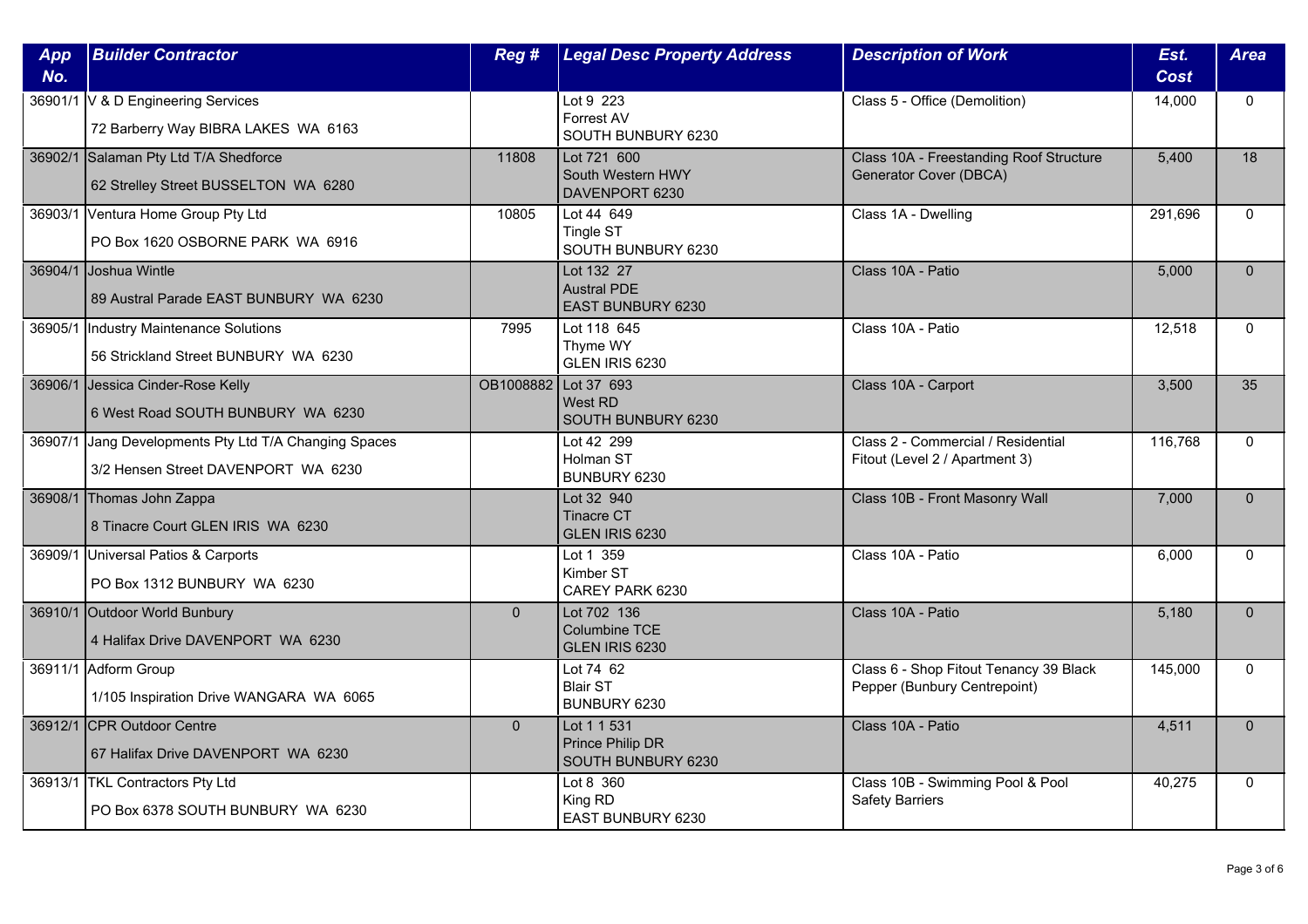| App<br>No. | <b>Builder Contractor</b>                                                                    | Reg#              | <b>Legal Desc Property Address</b>                         | <b>Description of Work</b>                                               | Est.<br><b>Cost</b> | <b>Area</b>     |
|------------|----------------------------------------------------------------------------------------------|-------------------|------------------------------------------------------------|--------------------------------------------------------------------------|---------------------|-----------------|
|            | 36914/1 Dwayne Adrian Scott<br>PO Box 24 BUNBURY WA 6231                                     |                   | Lot 1 446<br>Mosedale AV<br><b>USHER 6230</b>              | Class 10B - Masonry Wall                                                 | 12,000              | $\mathbf{0}$    |
| 36915/1    | Greg Strachan<br>PO Box 9152 PICTON WA 6231                                                  |                   | Lot 1022 35 402<br><b>Mangles ST</b><br>SOUTH BUNBURY 6230 | Class 10A - Patio                                                        | 4,500               | $\overline{21}$ |
|            | 36916/1 Winwood Metal Roofing<br>22 Constitution Street SOUTH BUNBURY WA 6230                |                   | Lot 195 624<br>Sulphur ST<br>WITHERS 6230                  | Class 1A - Dwelling (Roof Re-Clad)                                       | 11,663              | $\mathbf{0}$    |
|            | 36917/1 Jang Developments Pty Ltd T/A Changing Spaces<br>3/2 Hensen Street DAVENPORT WA 6230 |                   | Lot 1 109<br>Casuarina DR<br>BUNBURY 6230                  | Class 5 - Office Fitout (Hargreaves<br>Design Group) - Unit 1            | 31,459              | $\mathbf{0}$    |
|            | 36918/1 Swan Group WA Pty Ltd<br>64 Distinction Road WANGARA WA 6065                         | 103122            | Lot 63 574<br>Sandridge RD<br>EAST BUNBURY 6230            | Class 6 - Shop Fitout Tenancy 10-11<br><b>Bankwest (Bunbury Forum)</b>   | 238,344             | $\Omega$        |
|            | 36919/1 CPR Outdoor Centre<br>67 Halifax Drive DAVENPORT WA 6230                             | $\mathbf{0}$      | Lot 124 578<br>Scott CR<br>EAST BUNBURY 6230               | Class 10A - Patio                                                        | 7,280               | $\Omega$        |
|            | 36920/1 Shelford Constructions Pty Ltd<br>131 Dixon Road EAST ROCKINGHAM WA 6168             | 8429              | Lot 23 448<br>Mossop ST<br>SOUTH BUNBURY 6230              | Class 10B - Retaining Wall &<br><b>Earthworks</b>                        | 175,680             | $\mathbf{0}$    |
|            | 36922/1 Salaman Pty Ltd T/A Shedforce<br>62 Strelley Street BUSSELTON WA 6280                | 11808             | Lot 53 582<br>Shanahan RD<br>DAVENPORT 6230                | Class 7B - Storage Shed                                                  | 169,528             | 324             |
|            | 36923/1 Prime Contracting Pty Ltd<br>8 Simpson Avenue BUNBURY WA 6230                        | wad307<br>wara927 | Lot 41 601<br>Spencer ST<br>BUNBURY 6230                   | Class 5 - Office (Partial Demolition)                                    | 80,000              | $\Omega$        |
| 36924/1    | Rodney Lewis Burch<br>11 Leschenault Parade LESCHENAULT WA 6233                              |                   | Lot 1 236<br>Galyung RD<br>CAREY PARK 6230                 | Class 10A - Carport                                                      | 4,000               | $\mathbf{0}$    |
|            | 36925/1 Dale Alcock Homes South West Pty Ltd<br>PO Box 354 BUNBURY WA 6231                   | 9718              | Lot 64 902<br><b>Sanders PDE</b><br>GLEN IRIS 6230         | Class 1A - Dwelling                                                      | 310,225             | 249             |
|            | 36927/1 Beyond Roofing<br>53 Holland Loop CROOKED BROOK WA 6236                              |                   | Lot 1 611<br>Steere CR<br>CAREY PARK 6230                  | Class 1A - Dwelling (Roof Re-Clad)                                       | 17,500              | $\Omega$        |
| 36929/1    | <b>Julie-ann Lorca</b><br>24 Lucretia Street EATON WA 6232                                   |                   | Lot 34 144<br><b>Cornwall ST</b><br><b>BUNBURY 6230</b>    | Class 9B - Place of Worship &<br><b>Educational Establishment Fitout</b> | 18,000              | $\mathbf{0}$    |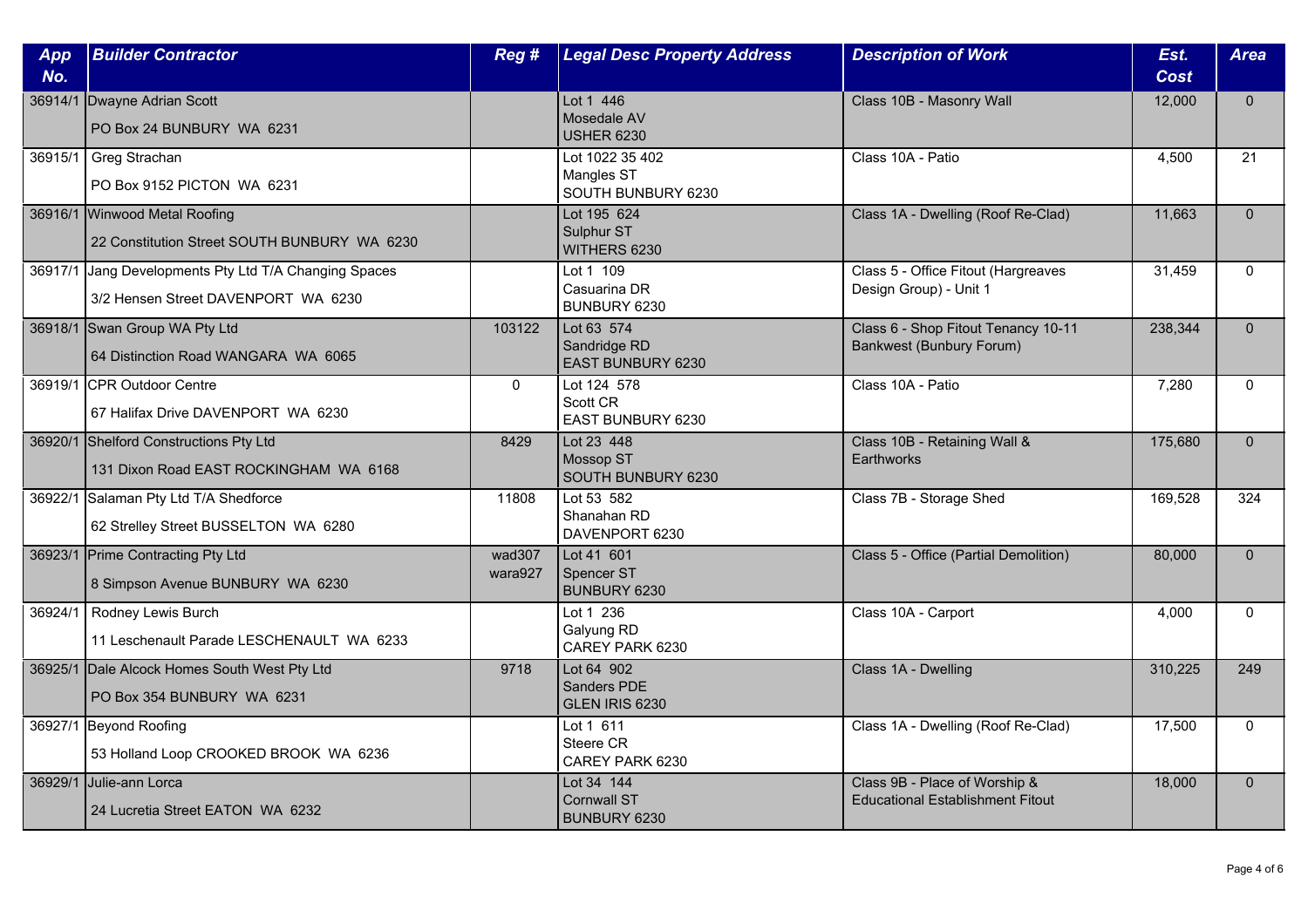| App<br>No. | <b>Builder Contractor</b>                                                                    | Reg #    | <b>Legal Desc Property Address</b>                  | <b>Description of Work</b>                                       | Est.<br><b>Cost</b> | <b>Area</b>      |
|------------|----------------------------------------------------------------------------------------------|----------|-----------------------------------------------------|------------------------------------------------------------------|---------------------|------------------|
| 36930/1    | Home Group WA South West Pty Ltd<br>PO Box 426 BUNBURY WA 6231                               | 10564    | Lot 21 446<br>Mosedale AV<br><b>USHER 6230</b>      | Class 1A - Dwelling (BAL-12.5)                                   | 276,337             | $\mathbf{0}$     |
|            | 36932/1 Connect Energy<br>4/38 Limestone Street DARRA QLD 4076                               |          | Lot 260 890<br>Willinge DR<br>GLEN IRIS 6230        | Class 10B - Solar Panel Installation                             | 74,609              | $\Omega$         |
| 36936/1    | Jason Walter Pumphrey<br>32 Somerville Drive COLLEGE GROVE WA 6230                           |          | Lot 493 599<br>Somerville DR<br>COLLEGE GROVE 6230  | Class 10B - Swimming Pool Safety<br><b>Barriers</b>              | 2,000               | $\Omega$         |
|            | 36937/1 Jang Developments Pty Ltd T/A Changing Spaces<br>3/2 Hensen Street DAVENPORT WA 6230 |          | Lot 4134 601<br>Spencer ST<br>BUNBURY 6230          | Class 5 - Office Fitout (BHR Papalia)                            | 439,593             | $\mathbf{0}$     |
|            | 36942/1 BBS Building Group Pty Ltd<br>15 Clarke Street SOUTH BUNBURY WA 6230                 |          | Lot 140 81<br><b>Brittain RD</b><br>CAREY PARK 6230 | Class 6 - Shop Fitout (Tenancy 8 - Hair<br>for All Salon)        | 129,640             | $\Omega$         |
|            | 36947/1 Mark Alan Woodland<br>17 Lovegrove Avenue BUNBURY WA 6230                            |          | Lot 52 389<br>Lovegrove AV<br>BUNBURY 6230          | Class 1A - Dwelling (Alts & Adds)                                | 180,000             | $\Omega$         |
|            | 36950/1 Hacer Pty Ltd T/A Smith Construction WA<br>PO Box 5025 BUNBURY WA 6230               | BC102152 | Lot 108 620<br>Strickland ST<br>BUNBURY 6230        | Class 6 - Trade Display Showroom &<br>Office (Dale Alcock Homes) | 2,626,580           | 0                |
|            | 36952/1 Redink Homes South West<br>40/23-25 Casuarina Drive BUNBURY WA 6230                  | 12049    | Lot 201 163<br>Davenport WY<br>WITHERS 6230         | Class 1A - Dwelling                                              | 210,127             | 151              |
|            | 36956/1 Redink Homes South West<br>40/23-25 Casuarina Drive BUNBURY WA 6230                  | 12049    | Lot 112 889<br><b>Bow ST</b><br>GLEN IRIS 6230      | Class 1A - Dwelling (BAL-12.5)                                   | 214,090             | 201              |
|            | 36957/1 Celtic Builders Pty Ltd<br>PO Box 410 WILLETON WA 6955                               | 13858    | Lot 68 536<br>Prosser ST<br>SOUTH BUNBURY 6230      | Class 1A - Dwelling (Unit 2)                                     | 380,000             | 177              |
| 36958/1    | Celtic Builders Pty Ltd<br>PO Box 410 WILLETON WA 6955                                       | 13858    | Lot 68 536<br>Prosser ST<br>SOUTH BUNBURY 6230      | Class 1A - Dwelling (Unit 3)                                     | 390,000             | 174              |
|            | 36959/1 Celtic Builders Pty Ltd<br>PO Box 410 WILLETON WA 6955                               | 13858    | Lot 68 536<br>Prosser ST<br>SOUTH BUNBURY 6230      | Class 1A - Dwelling (Unit 4)                                     | 412,000             | $\overline{218}$ |
| 36960/1    | Celtic Builders Pty Ltd<br>PO Box 410 WILLETON WA 6955                                       | 13858    | Lot 68 536<br>Prosser ST<br>SOUTH BUNBURY 6230      | Class 1A - Dwelling (Unit 1)                                     | 380,000             | 161              |